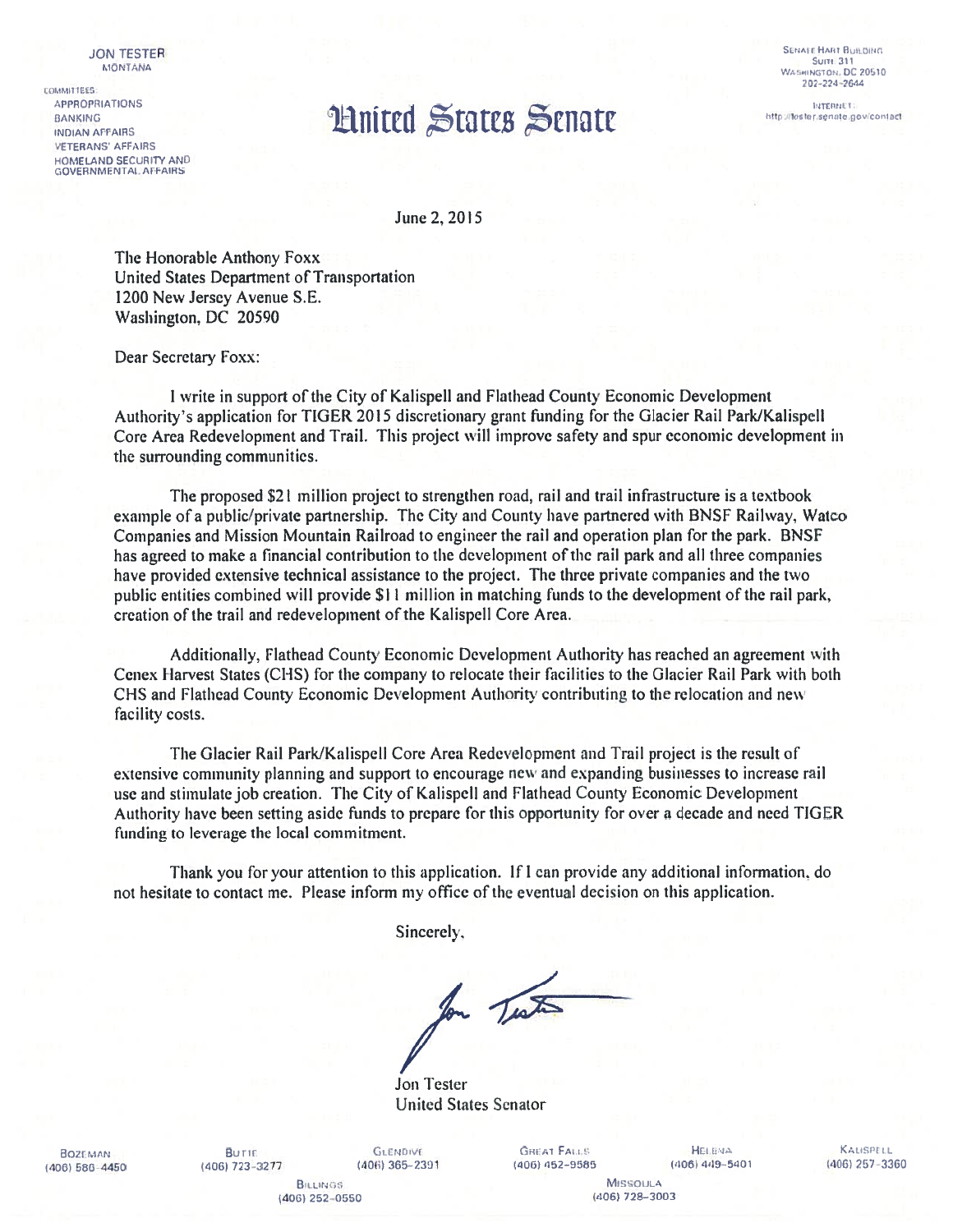## RUSSELL SENATE OFFICE BUILDING<br>WASHINGTON, DC 20510<br>(202) 224–2651<br>RESOURCES

STEVE DAINES COMMITTEES MONTANA APPROPRIATIONS COMMERCE, SCIENCE AND **TRANSPORTATION** <sup>2021</sup> 224—2651 INDIAN AFFAIRS

June 1,2015

The Honorable Anthony Foxx Secretary of Transportation United States Department of Transportation 1200 New Jersey Avenue S.E. Washington, DC 20590

RE: TIGER 2015 Grant Application

Dear Secretary Foxx:

<sup>I</sup> am writing on behalf ofthe Transportation Investment Generating Economic Recovery (TIGER) 2015 grant application submitted by the City of Kalispell and Flathead County Economic Development Authority for the Glacier Rail Park/Kalispell Core Area Redevelopment and Trail project.

If successful, funds will be used to improve roads within Glacier Rail Park and the connection of Glacier Rail Park to US Highway 2 East, complete street connections, and construct a multi-use pedestrian trail. It is expected that improvements within and connections outside of Glacier Rail Park will attract raildependent, manufacturing businesses to the Kalispell Core Area, as well as retain existing businesses.

The proposed \$21 million project is the result of an 18-month community planning project and has been a cooperative public/private effort. The City of Kalispell and the Flathead County Economic Development Authority have worked closely with BNSF Railway, Watco Companies, and Mission Mountain Railroad to engineer the rail and operation plan for the rail park. It is expected that BNSF Railway will make a financial contribution to the development of the rail park, and all three companies have provided extensive technical assistance to the project. The three private companies and the two public entities will provide a combined \$1 <sup>I</sup> million match to the development ofthe rail park, construction ofthe trail, and redevelopment of the Kalispell Core Area.

The Glacier Rail Park/Kalispell Core Area Redevelopment and Trail project is a best practice example of how it is possible for public and private entities to work together to build jobs and to transform a region through inclusive planning. Attracting new businesses by improving infrastructure is vital to expanding the economic vitality of the Kalispell Core Area.

<sup>I</sup> trust you will give this grant proposal fair and thoughtful consideration.

Sincerely,

Fine

**Steve Daines** United States Senator